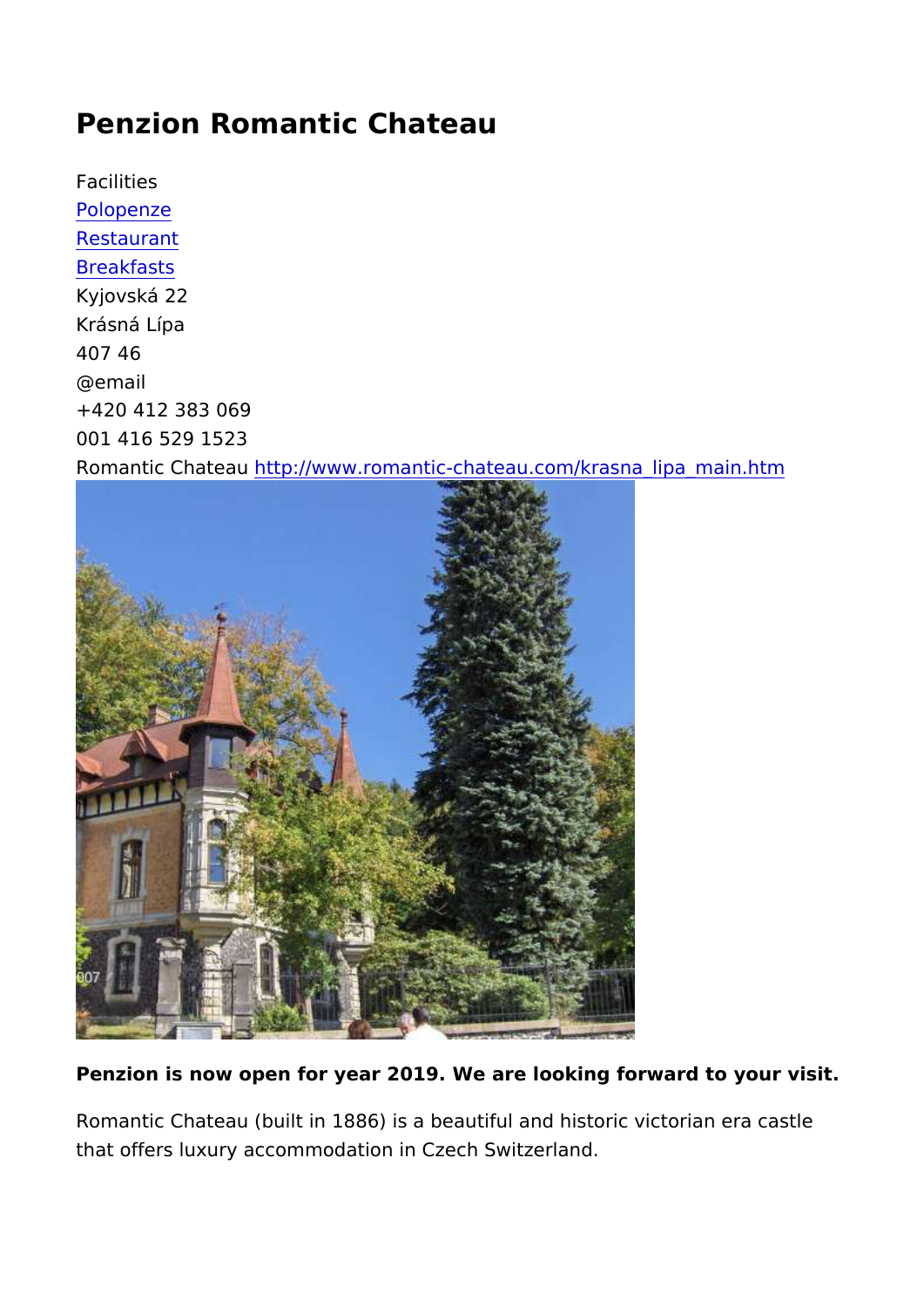We are surrounded by forest and nature and are located on a private hill overlooking the panoramic countryside.

Guests can enjoy the use of our historic main floor salons with panoramic views that overlook our private gardens and the neighboring countryside and forest. Hiking and mountain climbing are some of the many activities in the area.

We are a unique non smoking, **adult only luxury accommodation property** that contains hand carved antique mahogany furniture. We accept children from 12 years of age and older. Sorry but Pets are NOT accepted.

The Bohemian Switzerland area that we are located in is approximately 30 minutes from the North Bohemian natural sandstone landmark, Pravcice Gate in Hrensko.

We are located 5 minutes from the Krasna Lipa town centre and the largest Tourist Information Centre in the region.

**We offer guests their choice of 7 unique guest rooms - 4 superior double rooms that contain a large king size bed, or 3 twin rooms with 2 single beds.** 

**Our room rate includes city taxes, a complimentary continental breakfast, free wifi and free onsite parking.**

## **Room Rates are Per Room Per Night:**

- Double Rooms from 90-100 Euro per night.
- Twin Rooms from 65 Euro to 70 Euro per night.
- All Guest Rooms Maximum occupancy of 2 guests for each room.

Romantic Chateau (built in 1886) is a beautiful and historic victorian era castle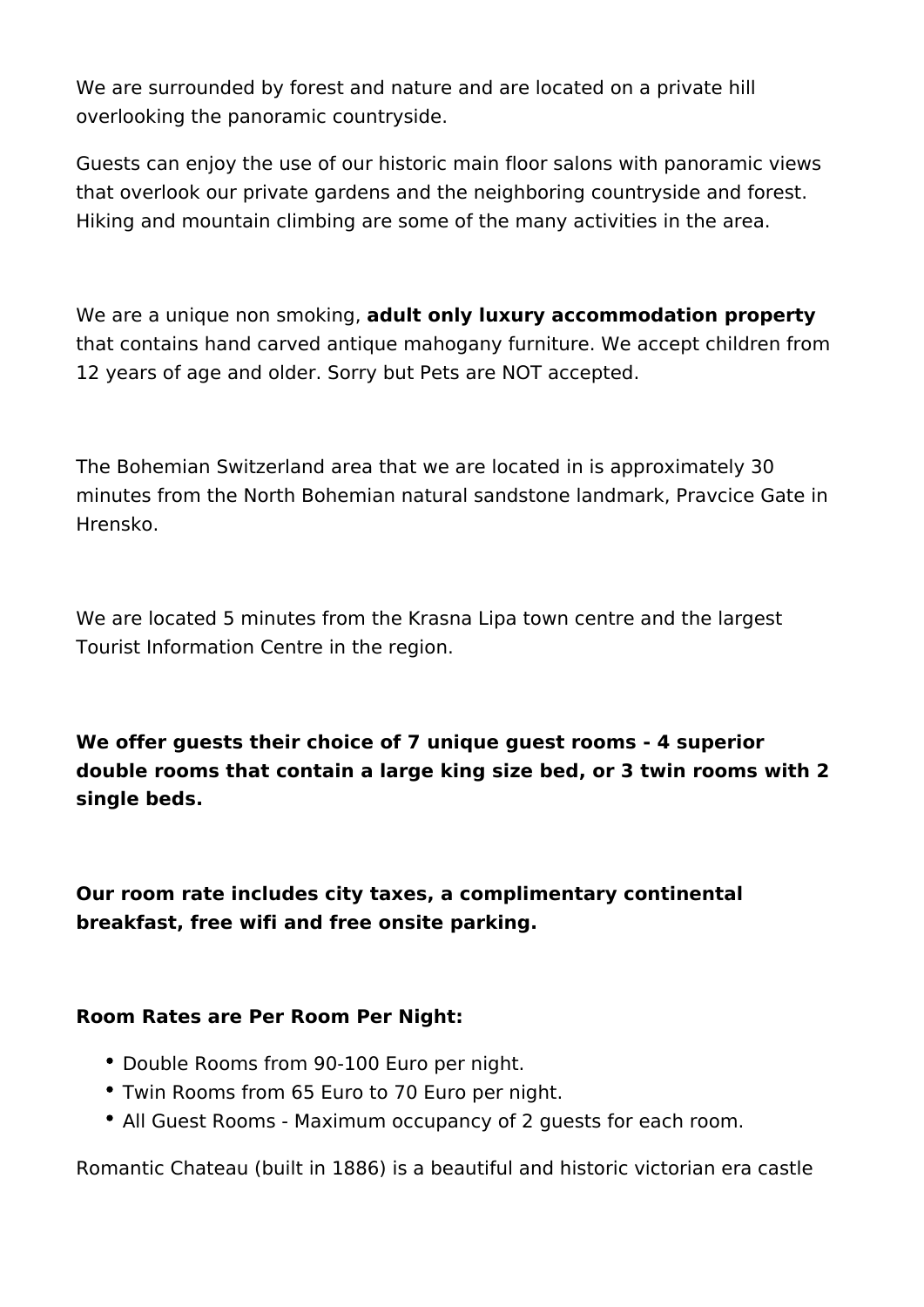that offers luxury accommodation in Czech Switzerland.

We are surrounded by forest and nature and are located on a private hill overlooking the panoramic countryside.

Guests can enjoy the use of our historic main floor salons with panoramic views that overlook our private gardens and the neighboring countryside and forest. Hiking and mountain climbing are some of the many activities in the area.

We are a unique non smoking, **adult only luxury accommodation property** that contains hand carved antique mahogany furniture. We accept children from 12 years of age and older. Sorry but Pets are NOT accepted.

The Bohemian Switzerland area that we are located in is approximately 30 minutes from the North Bohemian natural sandstone landmark, Pravcice Gate in Hrensko.

We are located 5 minutes from the Krasna Lipa town centre and the largest Tourist Information Centre in the region.

**We offer guests their choice of 7 unique guest rooms - 4 superior double rooms that contain a large king size bed, or 3 twin rooms with 2 single beds.** 

**Our room rate includes city taxes, a complimentary continental breakfast, free wifi and free onsite parking.**

## **Room Rates are Per Room Per Night:**

- Double Rooms from 90-100 Euro per night.
- Twin Rooms from 65 Euro to 70 Euro per night.
- All Guest Rooms Maximum occupancy of 2 guests for each room.